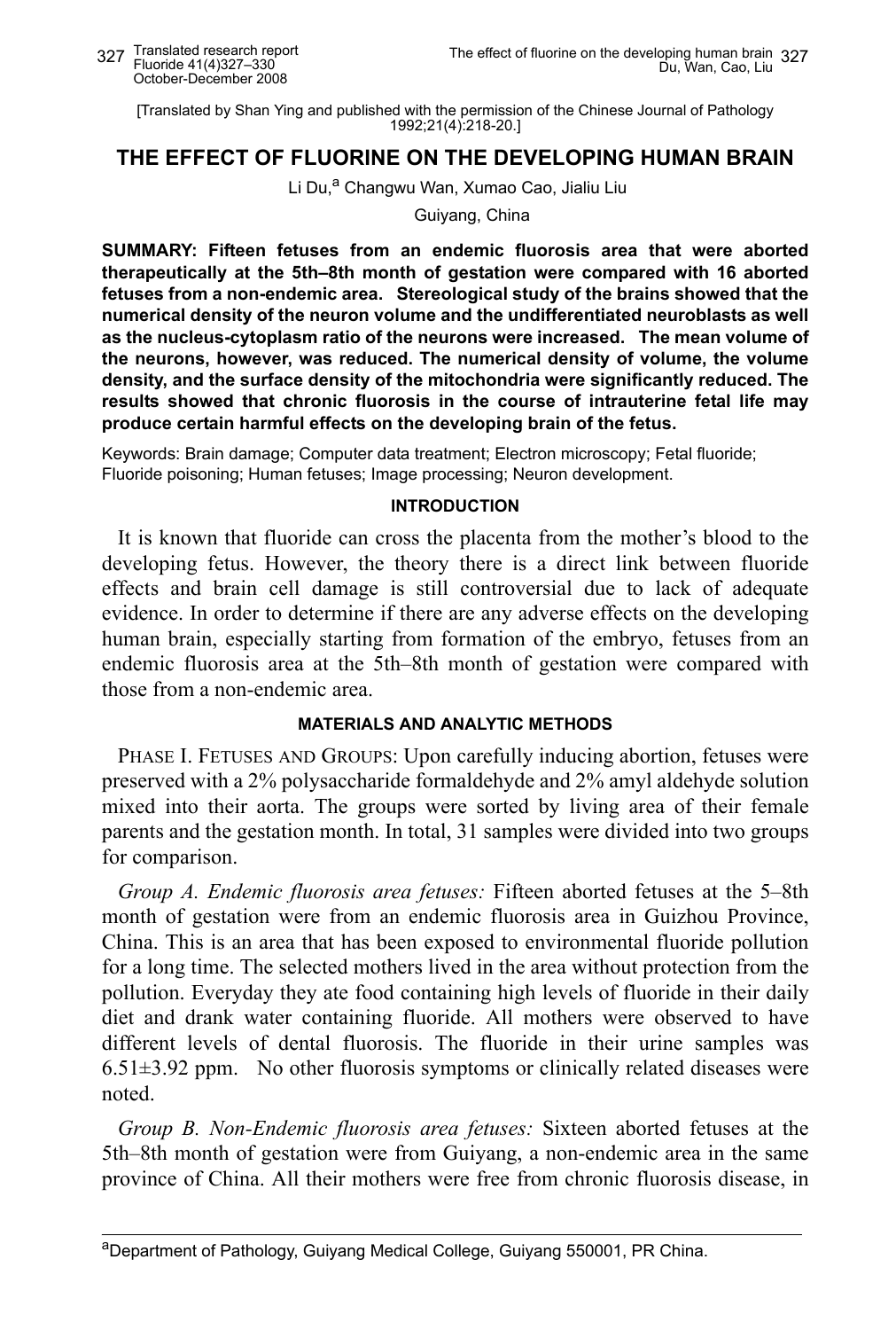good healthy condition, and did not use any fluoride toothpaste. The fluoride in their urine samples was  $1.40\pm1.06$  ppm.

PHASE II. ANALYTICAL METHODS FOR DETERMINATION OF FLUORIDE IN BRAIN OF FETUSES:

i) The widely accepted method of ion selective electrode (ISE) was used to measure the levels of fluoride in the samples.

ii) The cortex, hippocampus and cerebellum were collected for hematoxylin and eosin (HE) and Nissl staining. By a image analysis instrument,<sup>4</sup> a computerassisted stereological method was used to measure all the morphological indexes (Von Economo unit =  $100 \times 100 \times 100 \mu m^3$ ), including: 1) cortex delamination and differentiation of growth; and 2) numerical density, mean volume and volume density of neurons, as well as ratio of nucleus to cytoplasm, and the numerical density of undifferentiated neuroblasts.

iii) A scanning electron microscope (SEM) was used for imaging of fluorine and chemical analysis. Normally specimen cones with conductive coated samples is required for energy emission in 2.5% glutaric dialdehyde fluid. This transmission electron microscope (TEM) equipped with an energy dispersive spectrometer (EDS) provided 60 kV for activity acceleration. High resolution provided elemental analyses for areas as small as a few nanometers in diameter with detectable quantities down to 19,000 magnification. Larger micrographics double in size of that detected were prepared for computer calculation. Statistical analysis of the results was done with the exact alternate T-test, the rank sum test, and multiple regression analysis.

## **RESULTS**

The fluoride level in fetus brains from the endemic fluorosis area was 0.28±0.14  $\mu$ g/g which was higher than the levels in the non-endemic area at 0.19 $\pm$ 0.06  $\mu$ g/g  $(p \le 0.05)$ .

The lamination of the brain cortex was still incomplete in those fetuses of 5–6 months of gestation. Only three items, molecular density, neurons, and granular layers, could be distinguished at this early period. With more complete fetus formation at the 7–8 gestation month, the stereological study of dysmorphology also included data on hippocampus cells, cerebellum Purkinje organization, and cone cells.

Normal Purkinje cells from the non-endemic fluorosis area were observed in single or parallel lines and were well organized in the fetal cerebellum. Purkinje cells of fetuses from the endemic fluorosis area were abnormally disorganized and had a thicker granulated layer in the cerebellum. Other dysmorphology, including higher nucleus-cytoplasm ratio of brain cones, hippocampus cones, and Purkinje cone cells, supports the theory that fluoride has an adverse effect on brain development.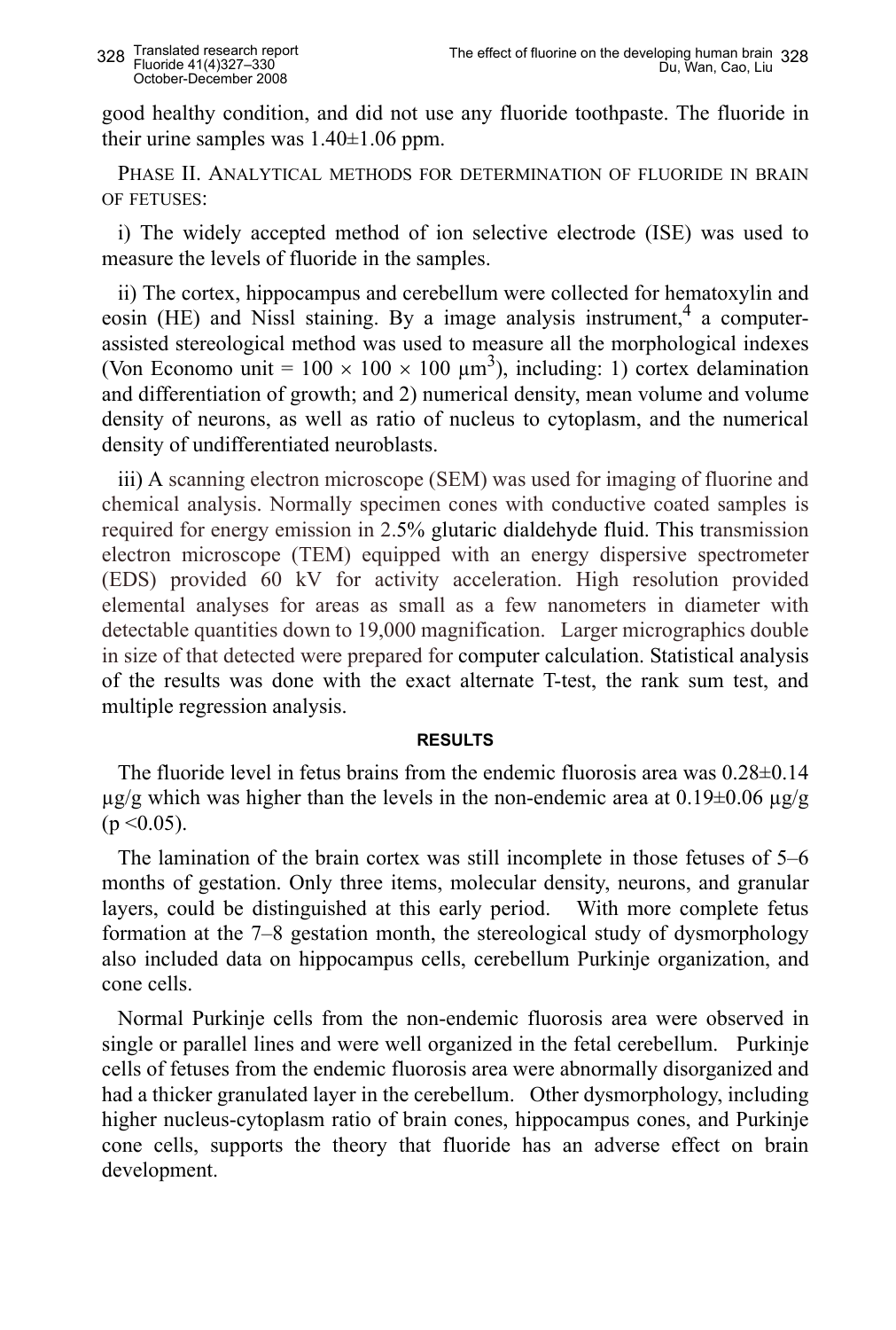## Translated research report Fluoride 41(4)327–330 October-December 2008

SEM analysis also found reduced neurons of brain cortex, decreased numerical density, volume density, and surface density in those fetuses from the endemic fluorosis area.

The following Tables 1–3 give the analytical results comparing data of the fetuses from endemic and non-endemic fluorosis areas.

| <b>Group</b>                 | Gestation<br>month | Samples        | Numerical density (unit/100 $\mu$ m <sup>2</sup> ) |                             |                                    |                       |  |
|------------------------------|--------------------|----------------|----------------------------------------------------|-----------------------------|------------------------------------|-----------------------|--|
|                              |                    |                | Granule cell                                       | Cone cell                   | Und ifferenti ated<br>ne uroblasts | Interior cone<br>cell |  |
| Non-endemic<br>area          | 5                  | 5              | 3286±1125                                          | 2344+237                    | $226 + 81$                         |                       |  |
|                              | 6                  | 4              | 2432+701                                           | 1490±730                    | $137 + 80$                         |                       |  |
|                              | 7                  | 3              | 2126+283                                           | $924 + 57$                  | $113 + 8$                          | $936 + 31$            |  |
|                              | 8                  | 4              | 1584±218                                           | 770±86                      | 76±34                              | 748±107               |  |
| Endemic<br>fluorosis<br>area | 5                  | 4              | 3389±265                                           | 267<br>$3 + 433$            | 348±106                            |                       |  |
|                              | 6                  | 4              | 2864±200                                           | 1852±765                    | $334 \pm 23$                       |                       |  |
|                              | $\overline{7}$     | 5              | 2524±762                                           | 1633±651                    | $280 \pm 81$                       | $1247 \pm 110$        |  |
|                              | 8                  | $\overline{2}$ | 2356±664                                           | $1262 \pm 168$ <sup>†</sup> | $232+51$ <sup>t</sup>              | $1104 \pm 142$        |  |

|  | Table 1. Numerical density of cortical neurons in fetal central fore brain |  |  |
|--|----------------------------------------------------------------------------|--|--|
|  |                                                                            |  |  |

 $p$ <0.05;  $\frac{1}{p}$ <0.01.

**Table 2.** Stereological comparison of hippocampal cortical neurons **Table 2.** Stereological comparison of hippocampal cortical neurons

| Group                        | Gestation<br>month | Samples | Cone cells                                            |                            | Undifferentiated neuroblasts                       |  |
|------------------------------|--------------------|---------|-------------------------------------------------------|----------------------------|----------------------------------------------------|--|
|                              |                    |         | Numerical density<br>(unit/100 $\mu$ m <sup>2</sup> ) | Mean<br>volume $(\mu m^3)$ | Numerical density (unit/100 $\mu$ m <sup>2</sup> ) |  |
| Non-endemic<br>area          | 5                  | 5       | 2068±879                                              | 344±148                    | $97 + 17$                                          |  |
|                              | 6                  | 4       | 1611±186<br>369±113                                   |                            | 76±45                                              |  |
|                              | 7                  | 3       | 1599±534                                              | $364 + 82$                 | $54 + 23$                                          |  |
|                              | 8                  | 4       | 1363±198                                              | $471 + 59$                 | $49 + 18$                                          |  |
| Endemic<br>fluorosis<br>area | 5                  | 4       | $2511+673$                                            | 207±30                     | $378 + 59$ <sup>t</sup>                            |  |
|                              | 6                  | 4       | 2074±352                                              | 219±53                     | $283 + 70^{1}$                                     |  |
|                              | 7                  | 5       | 1608±327                                              | 260±66                     | $203+42^{\dagger}$                                 |  |
|                              | 8                  | 2       | 1365±297                                              | 338±82                     | $145 \pm 14$ <sup>†</sup>                          |  |

 $\text{p}<0.05$ ;  $\text{p}<0.01$ .

 **Table 3.** Stereological comparison of Purkinje cells

| Group                | Gestation<br>month | Samples        | Numerical density<br>(unit/100 $\mu$ m <sup>2</sup> ) | Mean<br>volume $(\mu m^3)$  |
|----------------------|--------------------|----------------|-------------------------------------------------------|-----------------------------|
|                      | 5                  | 5              | $273 + 18$                                            | $2631 + 599$                |
| Non-endemic          | 6                  | 4              | $250+30$                                              | 2835+459                    |
| area                 | 7                  | 3              | $221+27$                                              | $3403 + 739$                |
|                      | 8                  | $\overline{4}$ | $146 + 20$                                            | 4043±580                    |
|                      |                    |                |                                                       |                             |
|                      | 5                  | $\overline{4}$ | $387 + 71$                                            | $1634 + 63$                 |
| Endemic<br>fluorosis | 6                  | $\overline{4}$ | $294 + 35$                                            | $1699+191$ <sup>t</sup>     |
| area                 | 7                  | 5              | $241 + 33$                                            | 1936±645 <sup>*</sup>       |
|                      | 8                  | 2              | 228±35*                                               | $2195 \pm 130$ <sup>*</sup> |

 $*$ p<0.05;  $*$ p<0.01.